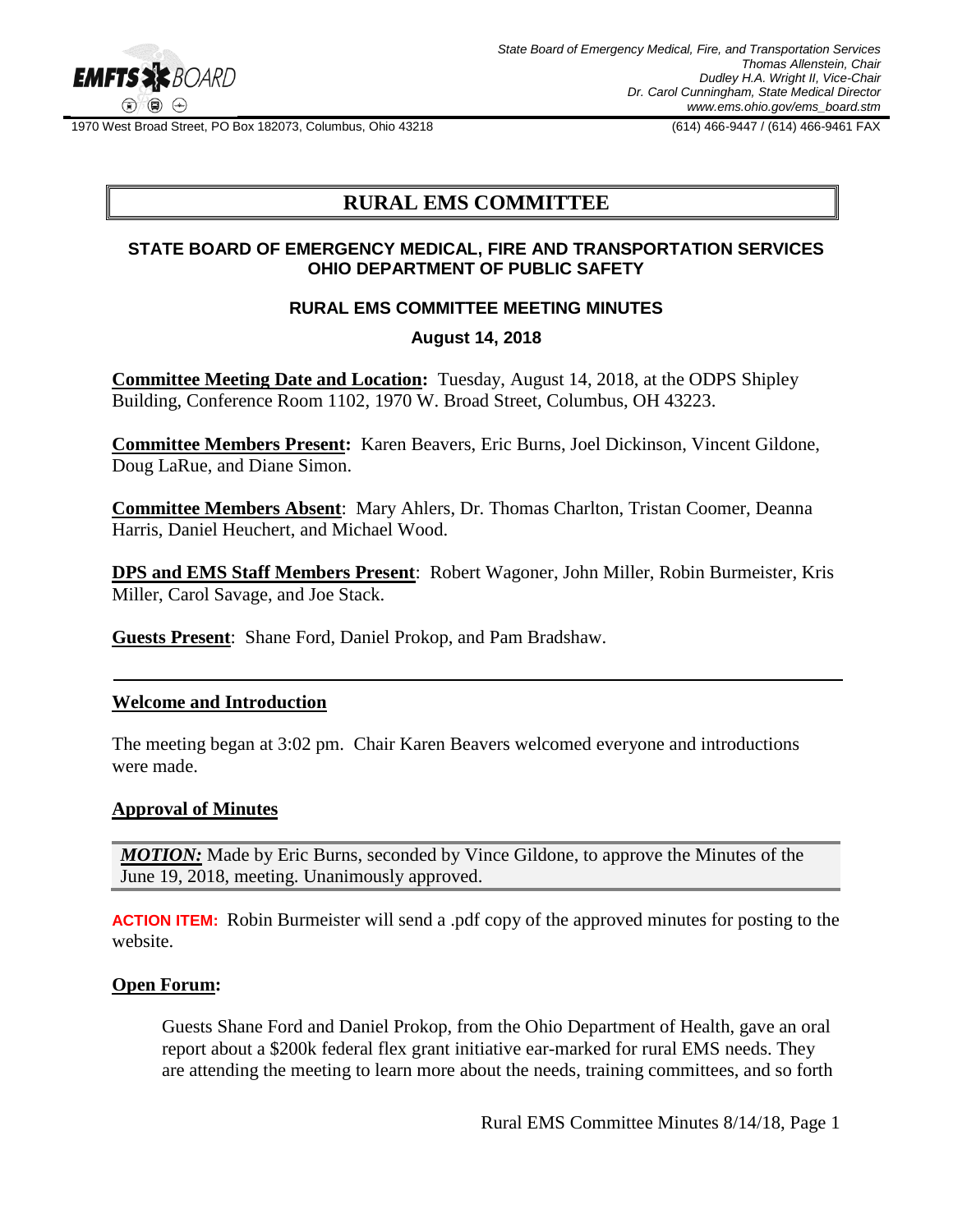so that the money can be most effectively used. They do not want to make decisions without knowledge.

EMS-C program coordinator, Joe Stack, brought for discussion the need to work with committees regarding a Pediatric Care Coordination position for a competitive federal grant. Mr. Stack asked that the Rural EMS Committee be willing to work with EMS-C in developing a statewide team of knowledgeable individuals. The team will assist EMS-C in developing best practices, in-roads to rural areas, the need for subject matter experts to help be leaders, and that some funding may be available (committee members are exempt from receiving payment for services and time). Mr. Stack would like recommendations of people who could assist in this over the next six months.

There is a considerable time crunch. The federal government notified EMS-C on July 27, 2018, and have to turn in the grant application by August 20, 2018. Additional information can be added, as necessary, if we are awarded the grant.

**MOTION:** Made by Vince Gildone, seconded by Eric Burns, that the Rural EMS Committee supports the concept of the Pediatric Care Coordinator and agrees to work closely with EMS-C to avoid duplication of efforts. Unanimously approved.

[Joe Stack left the meeting at 3:18 pm.]

Discussion moved to the upcoming Rural EMS survey results. They will be read at 12-1 on August 20, 2018. EMS Deputy Director, Rob Wagoner, informed the committee that you must pre-register. The website is paramedicfoundation.org/ohio. The phone number and access code were provided to the members.

## **Old Business:**

A list of fire charters that have high school programs was shared with the committee in August. John Miller noted that many fire charters that offer the high school programs likely offer an EMS high school program too. Kris Miller will get information about how many offer both fire and EMS programs in high school and will have it available for the October meeting. Kris Miller said that pass rates are not yet distinguishable between adult and high school exams. Also, students often don't retest if they fail, and those numbers also go against the school as a failure. Math and reading problems contribute towards exam failures. Vince Gildone commented that a remedial reading program is offered in their area and program results have improved.

**ACTION ITEM:**John Miller will get a list of programs from EMS Education that offer both EMS and Fire at the high school level for the October meeting.

EMS Education, Kris Miller, offered information that some EMR pilot programs are being undertaken to see if it will spark some mindsets of students towards emergency response.

Discussion also took place that students can do their assessment exam prior to age 18 and that the NREMT will hold it until the student reaches 18 years old. Then, the student can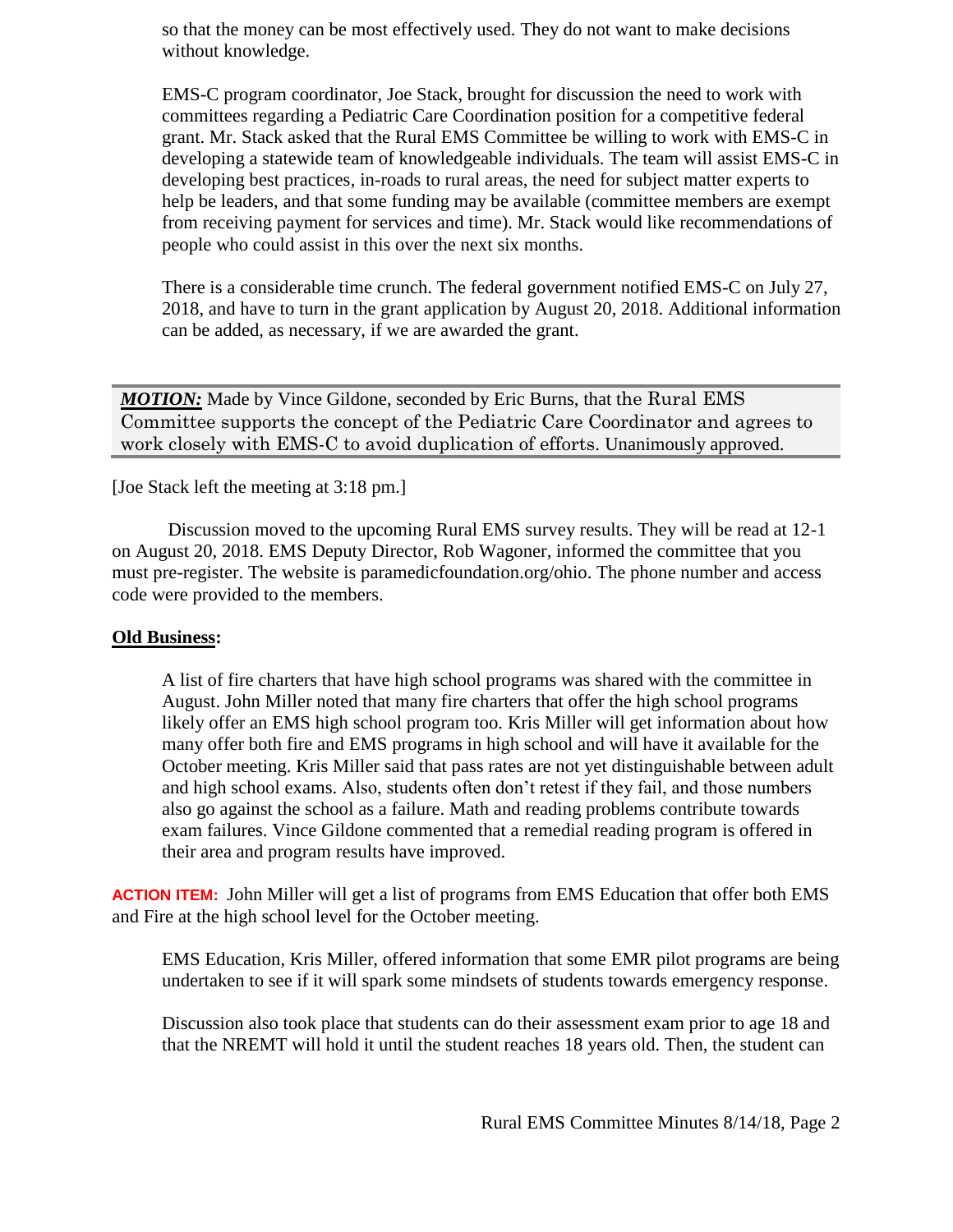convert that to a certification. The committee asked Ms. Miller to send a reminder to program directors about this as many may not remember this option.

**ACTION ITEM:**John Miller will follow up with Kris Miller regarding notifying program directors that underage students can test and, if they pass, can convert that to an NREMT certification at age 18.

Discussion about progress regarding school programs with Apollo ensued. Doug LaRue reported that the program director has contact information to follow up on when other issues get resolved at that site.

The Chair inquired about past meeting discussion about spreading out education between the junior and senior years of school. John Miller reported that schools that offer FF1 in a spring semester of the junior year, then EMT in the fall semester of the senior year, and then FF2 in the spring semester of the senior year are experiencing higher pass rates. It allows more hands-on time as well.

The Committee discussed various ways that individuals can get EMS experiences to see if it is of further interest to pursue. Examples of ride-along programs were exchanged.

Discussion about benefits or incentives took place, but committee members discussed the need for funding for it. Karen Beavers reported that she had brought up funding for benefits to the Board at the February retreat and she will follow up on it. Rob Wagoner pointed out that since the administration will be changing this year, it is likely that no funding will be acted upon until after that takes place.

New York now offers benefits. Tennessee is examining options as well. Some research needs to be done to see what other states are doing.

## **New Business:**

The Committee discussed the scarcity of Paramedic training programs in Ohio. E.g. There is only one program in southeast Ohio. John Miller reported that education is looking at hybrid program options, which may generate higher success rates. Ohio has one training center trying a hybrid program at this time. Concerns about candidates passing online training versus in-person training experiences were noted.

Joel Dickinson brought up the bridge options for the AEMT program but not for military candidates. Government mandates that tuition reimbursement options require classes over 600 hours. PELL grants are not available. GI Bills could be investigated.

There is a Fire Marshall Grant for FF1&2 but, depending on the cost, it may not cover all of the costs.

John Miller reported that there are funds available, although restrictions such as no federal funding to earn a lower degree if you hold a higher degree.

Funding goes hand-in-hand with recruitment, but we need to get them in the door. Recognition is key such as a letter from the Director congratulating the achievement.